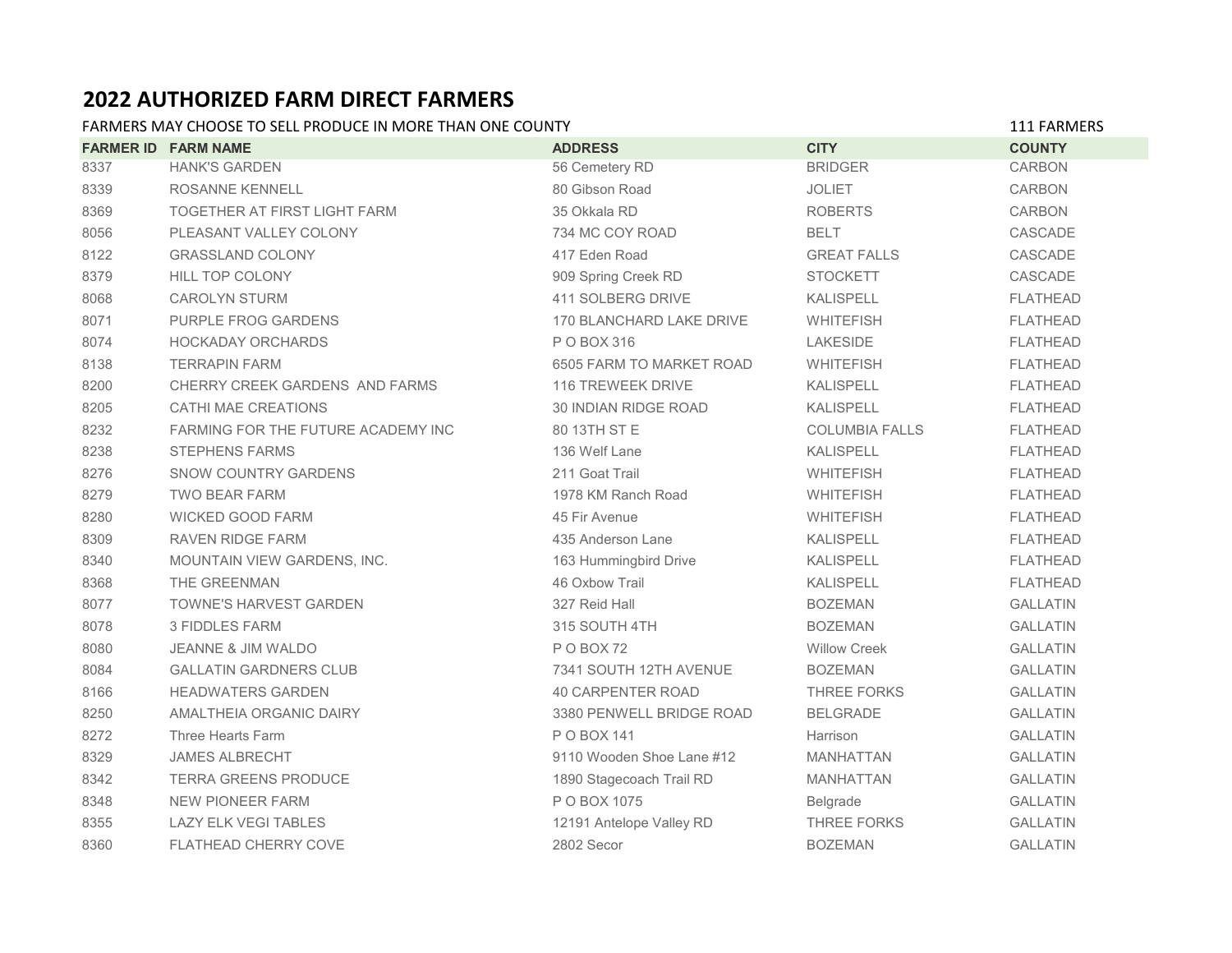| 8378 | <b>GALLATIN VALLEY BOTANICAL/ ROCKY CREEK FARM</b> | 34297 Frontage RD       | <b>BOZEMAN</b>               | <b>GALLATIN</b>        |
|------|----------------------------------------------------|-------------------------|------------------------------|------------------------|
| 8109 | <b>GOLDEN VALLEY COLONY</b>                        | 100 COLONY LANE         | <b>RYEGATE</b>               | <b>GOLDEN VALLEY</b>   |
| 8186 | <b>EMMANUEL PRODUCE</b>                            | 32166 Mission Dam RD    | <b>ST. IGNATIUS</b>          | LAKE                   |
| 8354 | <b>KENT NEWSAM</b>                                 | 44921 Schoolmaster Lane | <b>Mojese</b>                | LAKE                   |
| 8356 | MONTANA MOUNTAIN ORCHARDS, LLC                     | 14628 Shore Acres Drive | <b>Bigfork</b>               | LAKE                   |
| 8366 | <b>BUNDY FAMILY ORCHARD</b>                        | 23106 MT HWY 35         | <b>BIG ARM</b>               | LAKE                   |
| 8088 | MILFORD COLONY                                     | 9605 HWY 287            | <b>WOLF CREEK</b>            | <b>LEWIS AND CLARK</b> |
| 8141 | <b>WEST MONT FARM AND GARDENS</b>                  | 3240 York Road          | <b>HELENA</b>                | <b>LEWIS AND CLARK</b> |
| 8177 | PATRICK AND CORA DWYER                             | 1435 SORENSON ROAD      | <b>HELENA</b>                | LEWIS AND CLARK        |
| 8303 | BROKEN WHEEL PRODUCE FARM                          | 3900 Wylie Drive        | <b>HELENA</b>                | <b>LEWIS AND CLARK</b> |
| 8274 | SPRINGDALE COLONY COUNTRY FRESH PRODUCE            | 770 BIRKY ROAD          | <b>WHITE SULPHUR SPRINGS</b> | MEAGHER                |
| 8028 | <b>HIGHLAND NATURAL PRODUCE</b>                    | 3740 SOUTH AVENUE       | <b>MISSOULA</b>              | <b>MISSOULA</b>        |
| 8035 | <b>GROGAN'S HARVEST</b>                            | 3126 SPURGIN ROAD       | <b>MISSOULA</b>              | <b>MISSOULA</b>        |
| 8040 | <b>BAO VANG</b>                                    | 10800 PEAKS ROW LANE    | <b>MISSOULA</b>              | <b>MISSOULA</b>        |
| 8045 | <b>TAYER'S GARDEN</b>                              | 2548 RIVER ROAD         | <b>MISSOULA</b>              | <b>MISSOULA</b>        |
| 8059 | <b>TURNER FARMS</b>                                | 606 STALLION LANE       | <b>MISSOULA</b>              | <b>MISSOULA</b>        |
| 8092 | <b>MAI LY VANG</b>                                 | 12545 LACASSE LANE      | <b>MISSOULA</b>              | <b>MISSOULA</b>        |
| 8178 | <b>COUNTY RAIL FARM LLC</b>                        | 24275 Mullan Road       | <b>HUSON</b>                 | <b>MISSOULA</b>        |
| 8180 | GE MOUA AND MY THAO MOUA                           | P O BOX 746             | <b>FRENCHTOWN</b>            | <b>MISSOULA</b>        |
| 8189 | <b>CHA MOUA</b>                                    | 13574 Bisson Place      | <b>MISSOULA</b>              | <b>MISSOULA</b>        |
| 8243 | CHUE HER VANG                                      | 11540 DRY HILL LANE     | <b>MISSOULA</b>              | <b>MISSOULA</b>        |
| 8246 | <b>JERRY MOUA</b>                                  | 2131 BURLINGTON AVENUE  | <b>MISSOULA</b>              | <b>MISSOULA</b>        |
| 8268 | SVETLANA LEMEZA                                    | 5550 Haugan Drive       | <b>MISSOULA</b>              | <b>MISSOULA</b>        |
| 8271 | <b>CHIA YANG</b>                                   | 13505 Moccasin Lane     | <b>MISSOULA</b>              | <b>MISSOULA</b>        |
| 8278 | <b>CAMAS GARDENS</b>                               | 1319 Sherwood ST B      | <b>MISSOULA</b>              | <b>MISSOULA</b>        |
| 8317 | <b>MARIA'S HOMEGROWN GOODS</b>                     | 19152 Pretty Drive      | <b>HUSON</b>                 | <b>MISSOULA</b>        |
| 8346 | <b>GONZO FARMS</b>                                 | P O BOX 5444            | Missoula                     | <b>MISSOULA</b>        |
| 8357 | <b>JOHNSON'S HOMEGROWN</b>                         | 4965 Jeff Drive         | <b>MISSOULA</b>              | <b>MISSOULA</b>        |
| 8367 | <b>ROXBY FARMS</b>                                 | 510 N 3rd ST W          | <b>MISSOULA</b>              | <b>MISSOULA</b>        |
| 8375 | <b>TOWER GARDENS</b>                               | 750 Tox Drive           | <b>MISSOULA</b>              | <b>MISSOULA</b>        |
| 8165 | <b>HIGH GROUND FARM</b>                            | P O BOX 597             | <b>EMIGRANT</b>              | <b>PARK</b>            |
| 8304 | D&D WEST GREENHOUSES LLC                           | P O BOX 523             | Emigrant                     | <b>PARK</b>            |
| 8343 | GALLAGHER'S NATURAL BEEF AND PRODUCE, LLC          | 35 RD AFW               | <b>CLARK</b>                 | <b>PARK</b>            |
| 8377 | <b>HIGHLAND HARMONY FARM</b>                       | P O BOX 31              | Wilsall                      | <b>PARK</b>            |
| 8051 | <b>CAMROSE COLONY</b>                              | 26 CAMROSE COLONY       | <b>LEDGER</b>                | <b>PONDERA</b>         |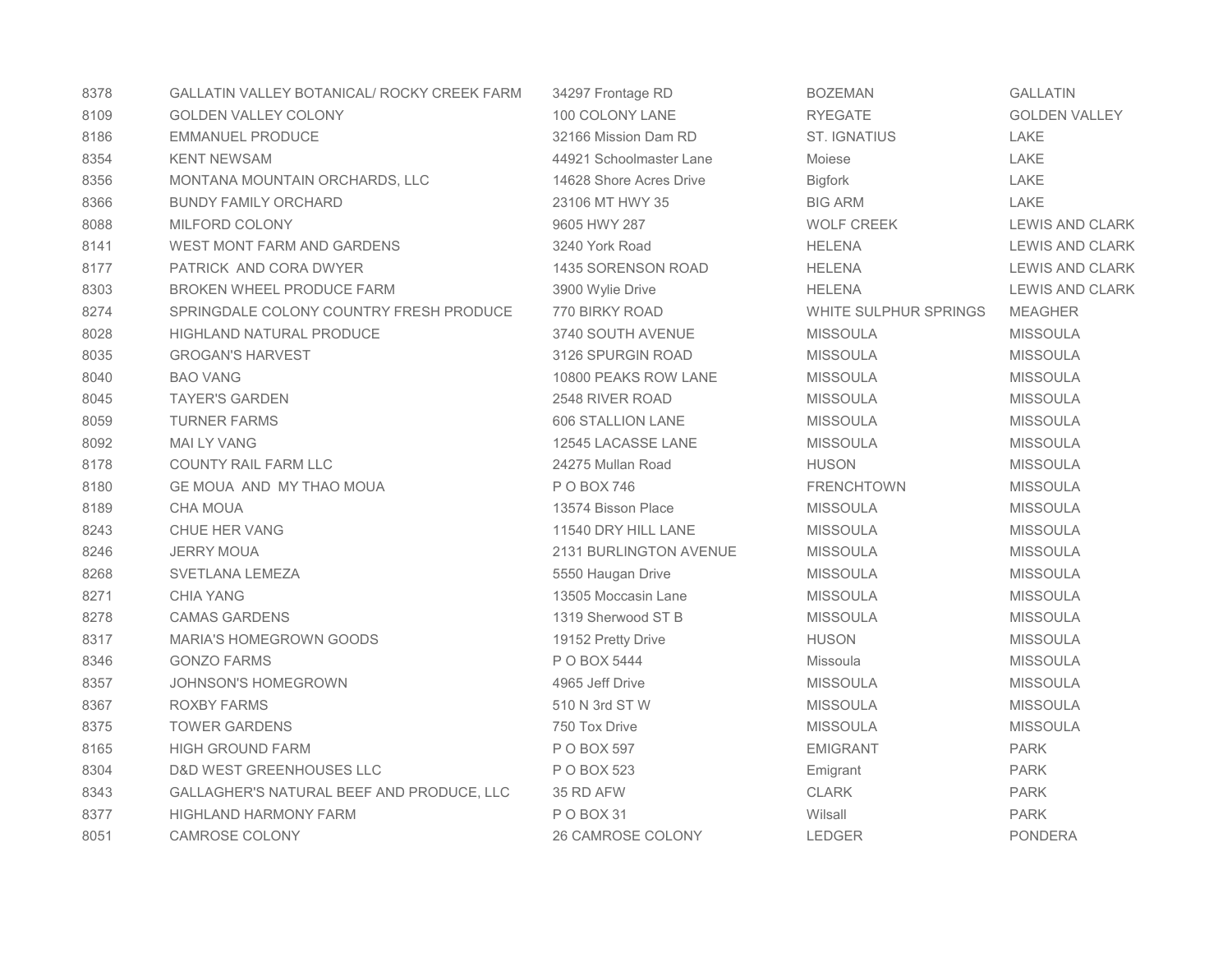| 8053 | <b>NEW MIAMI COLONY</b>              | 400 NEW MIAMI LANE                 | <b>CONRAD</b>       | <b>PONDERA</b>     |
|------|--------------------------------------|------------------------------------|---------------------|--------------------|
| 8054 | <b>BIRCH CREEK COLONY</b>            | 900 BIRCH CREEK COLONY ROAD        | <b>VALIER</b>       | <b>PONDERA</b>     |
| 8034 | <b>HOMESTEAD ORGANICS FARMS</b>      | 175 SKALKAHO HWY                   | <b>HAMILTON</b>     | <b>RAVALLI</b>     |
| 8036 | <b>HAAS COUNTRY MARKET</b>           | P O BOX 776                        | <b>FLORENCE</b>     | <b>RAVALLI</b>     |
| 8039 | <b>HEALTHY HARVEST FRUITS</b>        | 595 PORTER HILL ROAD               | <b>STEVENSVILLE</b> | <b>RAVALLI</b>     |
| 8044 | BITTERROOT ORGANICS                  | 345 INDIAN PRAIRIE LOOP            | <b>VICTOR</b>       | <b>RAVALLI</b>     |
| 8062 | DIAMOND BAR D RANCH                  | 851 MIDDLE BURNT FORK ROAD         | <b>STEVENSVILLE</b> | <b>RAVALLI</b>     |
| 8093 | <b>MOUNTAIN VIEW ORCHARDS</b>        | <b>1775 MOUNTAIN VIEW ORCHARDS</b> | <b>CORVALLIS</b>    | <b>RAVALLI</b>     |
| 8193 | <b>MOELLER'S NURSERY</b>             | 170 Popham Lane                    | CORVALLIS           | <b>RAVALLI</b>     |
| 8217 | Ellen Thomas                         | 87 Otis Lane                       | Hamilton            | <b>RAVALLI</b>     |
| 8219 | <b>MILL CRICK FARM</b>               | 153 Dutch Hill Road                | <b>HAMILTON</b>     | <b>RAVALLI</b>     |
| 8283 | MISSOULA GRAIN AND VEGETABLE CO, LLC | 498 Cash Drive                     | <b>STEVENSVILLE</b> | <b>RAVALLI</b>     |
| 8284 | SWEET ROOT FARM, LLC                 | 76 Bell Lane                       | <b>HAMILTON</b>     | <b>RAVALLI</b>     |
| 8302 | <b>JOHN KISSEL</b>                   | 846 Mountain View Road             | <b>CORVALLIS</b>    | <b>RAVALLI</b>     |
| 8333 | <b>GARDEN CITY NURSERY</b>           | P O BOX 893                        | Hamilton            | <b>RAVALLI</b>     |
| 8345 | ASPEN GROVE FARM                     | P O BOX 410044                     | Pinesdale           | <b>RAVALLI</b>     |
| 8350 | <b>CELTIC FARMLANDS</b>              | 3722 Eastside HWY                  | <b>STEVENSVILLE</b> | <b>RAVALLI</b>     |
| 8363 | <b>PEACE GARDENS</b>                 | P O BOX 2092                       | Hamilton            | <b>RAVALLI</b>     |
| 8364 | <b>TANGLED CARROT FARM</b>           | 6600 Sun Valley RD                 | <b>BONNER</b>       | <b>RAVALLI</b>     |
| 8373 | THE FLAMINGO FARM                    | 572 Ridge RD                       | <b>STEVENSVILLE</b> | <b>RAVALLI</b>     |
| 8374 | FERN COMPANY, LLC                    | 3354 Fern Lane                     | <b>STEVENSVILLE</b> | <b>RAVALLI</b>     |
| 8120 | <b>DIXON MELONS INC</b>              | 11067 MT HWY 200                   | <b>DIXON</b>        | <b>SANDERS</b>     |
| 8140 | FORBIDDEN FRUIT ORCHARD              | 2016 SOUTH 4TH WEST                | <b>MISSOULA</b>     | <b>SANDERS</b>     |
| 8102 | SPECIAL K RANCH INC.                 | P O BOX 479                        | <b>COLUMBUS</b>     | <b>STILLWATER</b>  |
| 8365 | <b>PREWETT FARMS</b>                 | POBOX40                            | Park City           | <b>STILLWATER</b>  |
| 8094 | ROCKPORT COLONY                      | <b>BOX 100</b>                     | <b>PENDROY</b>      | <b>TETON</b>       |
| 8292 | <b>MILLER'S COLONY</b>               | 5130 HWY 89                        | <b>CHOTEAU</b>      | <b>TETON</b>       |
| 8108 | DUNCAN RANCH, COLONY                 | P O BOX 248                        | <b>HARLOWTON</b>    | WHEATLAND          |
| 8111 | SPRINGWATER COLONY                   | P O BOX 782                        | <b>HARLOWTON</b>    | WHEATLAND          |
| 8362 | <b>MARTINSDALE COLONY</b>            | P O BOX 152                        | Martinsdale         | WHEATLAND          |
| 8100 | <b>BECKY'S BUSY ACRE</b>             | 2220 WEST ECHO DRIVE               | <b>BILLINGS</b>     | YELLOWSTONE        |
| 8110 | <b>MOUNTAIN VIEW COLONY</b>          | 14435 OSWALD ROAD                  | <b>BROADVIEW</b>    | <b>YELLOWSTONE</b> |
| 8214 | <b>King Valley Farms</b>             | 1526 Rosebud Lane                  | <b>BILLINGS</b>     | YELLOWSTONE        |
| 8299 | <b>DEBORA PALMER</b>                 | 4424 Clevenger Avenue              | <b>BILLINGS</b>     | YELLOWSTONE        |
| 8307 | <b>JOAN'S PRODUCE</b>                | 3752 Harper Drive                  | <b>BILLINGS</b>     | <b>YELLOWSTONE</b> |